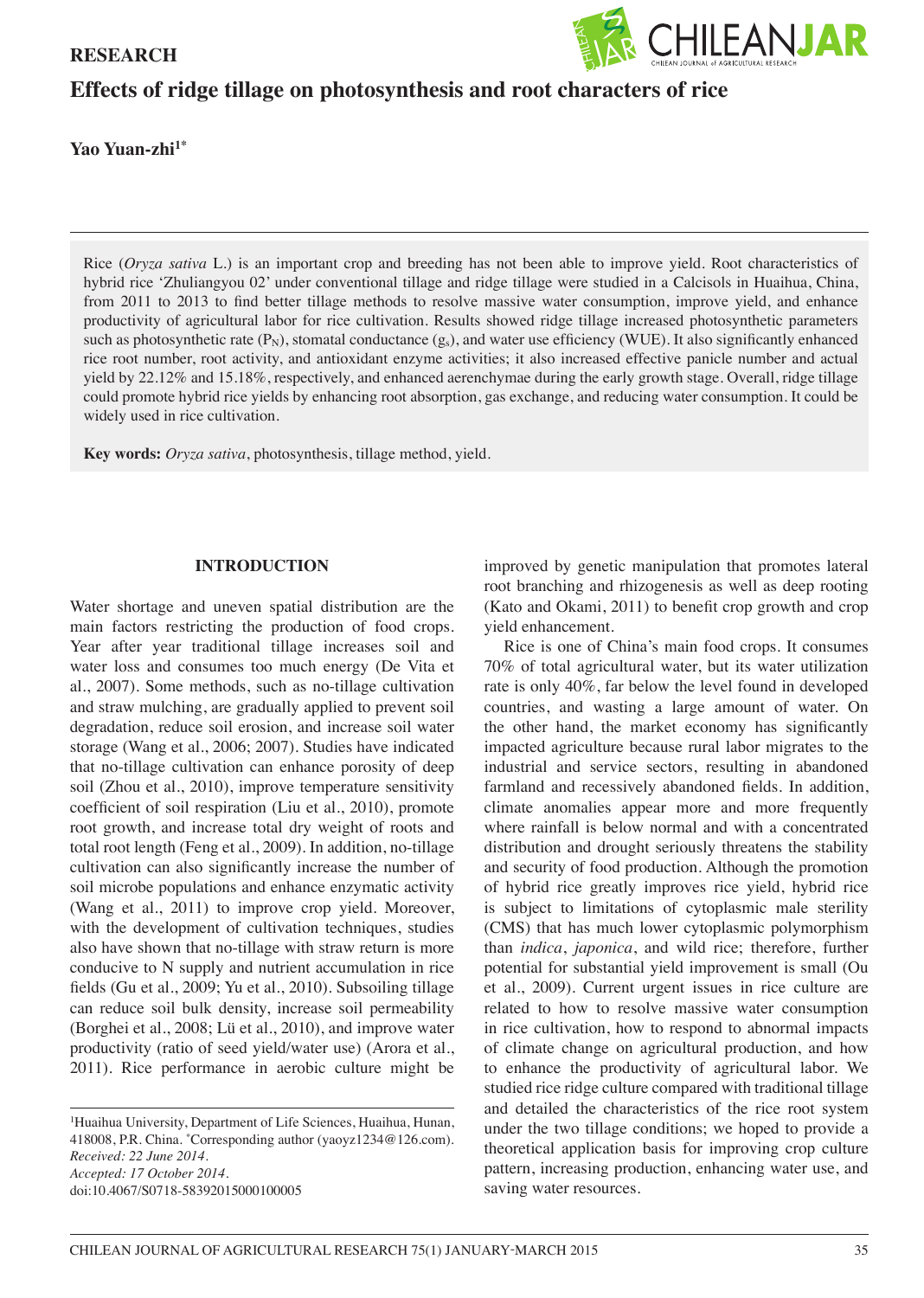### **MATERIALS AND METHODS**

The experiment was carried out in the town of Luyang  $(27.55^{\circ} \text{ N}, 109.98^{\circ} \text{ E})$ , Zhongfang county  $(27.44^{\circ} \text{ N},$ 109.95° E), and Yuanling county (28.46° N, 110.39° E), Huaihua City, Hunan, China. Huaihua City has good conditions for rice cultivation, such as dark brown cohesive soils, suitable temperatures (annual average temperature of 16.4 °C), sunshine (1303.5 to 1519.2 h), and precipitation (annual average precipitation 1160 to 1450 mm). The hybrid rice 'Zhuliangyou 02' under study comes from crossing 'Shu 1S' as the female parent and 'ZR02' as the male parent.

From 2011 to 2013, the field was under dry farming ridge culture for three consecutive years using a dry farming ridge machine at dry field condition. Dry farming was carried out and completed once with a rotary tiller ridging machine. The furrow was 100 cm wide and the groove 70 cm wide. The groove was as deep as the plow could reach. The water irrigation level was managed to the ridge plane during planting and fluctuated between 0 and 20 cm below the ridge plane during other periods, that is, plants were irrigated when the natural water level was 20 cm below the ridge plane until the ridge plane was reached. In case of drought and water shortage, rice plants naturally entered the upland rice status, thus allowing a natural alternation between dry rice environment and upland rice environment to adapt to the arid environment. After the ripening stage, the rice field was dried naturally; 15 000 stumps with 1 to 2 grains per stump were transplanted in a 0.4 ha field starting from the ridge edge. This method was referred to as ridge tillage. Conventional tillage was carried out with a mechanized hydroponic water harrow. Rice plants were transplanted on the plain field with standard water slurry management: transplanting in shallow water, singling seedlings in a moist condition, tillering in thin water, scaffolding seedlings, providing enough water at the booting stage, and strengthening seeds in half dry and half wet conditions. At the ripening stage, the rice field was dried naturally. Each tillage pattern was tested in three plots with approximately  $100 \text{ m}^2$  per plot. Ridges between each plot were covered with film to prevent water leakage. Plots were arranged randomly among the repeat regions.

### **Measuring gas exchange and recording water usage**

Gas exchange was measured between 09:00 and 11:00 h (Beijing time) in mid-August with a portable photosynthesis system (LI-6400, LI-COR Inc., Lincoln, Nebraska, USA) at the tillering, heading, and maturity stages. The net photosynthetic rate  $(P_N)$ , stomatal conductance (gs), and transpiration rate (E) were measured under 1000  $\mu$ mol m<sup>-2</sup> s<sup>-1</sup> irradiance, 32  $\pm$  0.5 °C, and native  $CO_2$  concentration. Water use efficiency (WUE,  $\%$ ) was calculated as follows:  $WUE = P<sub>N</sub>/E$ .

To determine the response to irradiance,  $P_N$  was measured at the photosynthetic photon flux density

(PPFD) of 2000, 1800, 1600, 1400, 1200, 1000, 800, 600, 400, 200, 100, 50, 25, and 0  $\mu$ mol m<sup>-2</sup> s<sup>-1</sup> from a Li-Cor LED irradiation source. The concentration of  $CO<sub>2</sub>$ was kept at 400  $\mu$ mol mol<sup>-1</sup> with a Li-Cor CO<sub>2</sub> injection system. Leaf temperature was  $32 \pm 0.5$  °C.

The amount of water used was calculated based on the amount of rainfall provided by the meteorological station and the amount of artificial irrigation water in 2011.

### **Root numbers**

Three plants per plot were completely dug out during the tillering, heading, and maturity stages, respectively. After being washed carefully, the underground parts were placed on coordinate paper and the number of roots per plant at 10, 20, and 30 cm height was calculated, respectively. These roots were washed again. After removing impurities and dead roots, roots were dried and weighed. The mean weight of a total of 27 plants from three plots with three plants per plot during tillering, heading, and maturity stages was used for comparison.

## **Root activities and enzyme activities and light microscopy**

Root activity was measured by the triphenyltetrazolium chloride (TTC) method according to Ou et al. (2011). Catalase (CAT), superoxide dismutase (SOD), peroxidase (POD), and malondialdehyde (MDA) were measured with commercial kits (Nanjing Jiancheng Bioengineering Institute, Nanjing, China).

Primary roots from the tillering and heading stages were fixed in FAA solution (37% formalin:glacial acetic acid:  $50\%$  ethanol = 5:5:90). Samples were initially infiltrated with a vacuum at room temperature for 2 h and then preserved in FAA at room temperature. Samples were pre-stained with Ehrlich's hematoxylin, dehydrated in a graded ethanol series, embedded in paraffin, and then sectioned (8-mm thickness) with a rotary microtome (Leica RM2016, Leica Microsystems, Wetzlar, Germany). All sections were photographed with an Olympus BH60 microscope equipped with a chargecoupled device.

## **Biomass measurement and yield and yield components**

Samples were collected during the tillering, heading, and maturity stages. To facilitate root sampling, a rectangular hole was dug with a length from the midline between the 1<sup>st</sup> and the  $2<sup>nd</sup>$  plants to the midline between the  $2<sup>nd</sup>$  and the 3rd plants, with a width of half the spacing, and depth of 60 cm; three consecutive plants in the same row in the rectangular hole were collected. After being washed with water, impurities and dead roots were removed. Then the remaining roots and the ground parts of the plants were dried and weighed. The crown:root ratio was calculated. The mean weight of a total of 27 plants from three plots with three plants per plot during the tillering, heading, and maturity stages was used for comparison.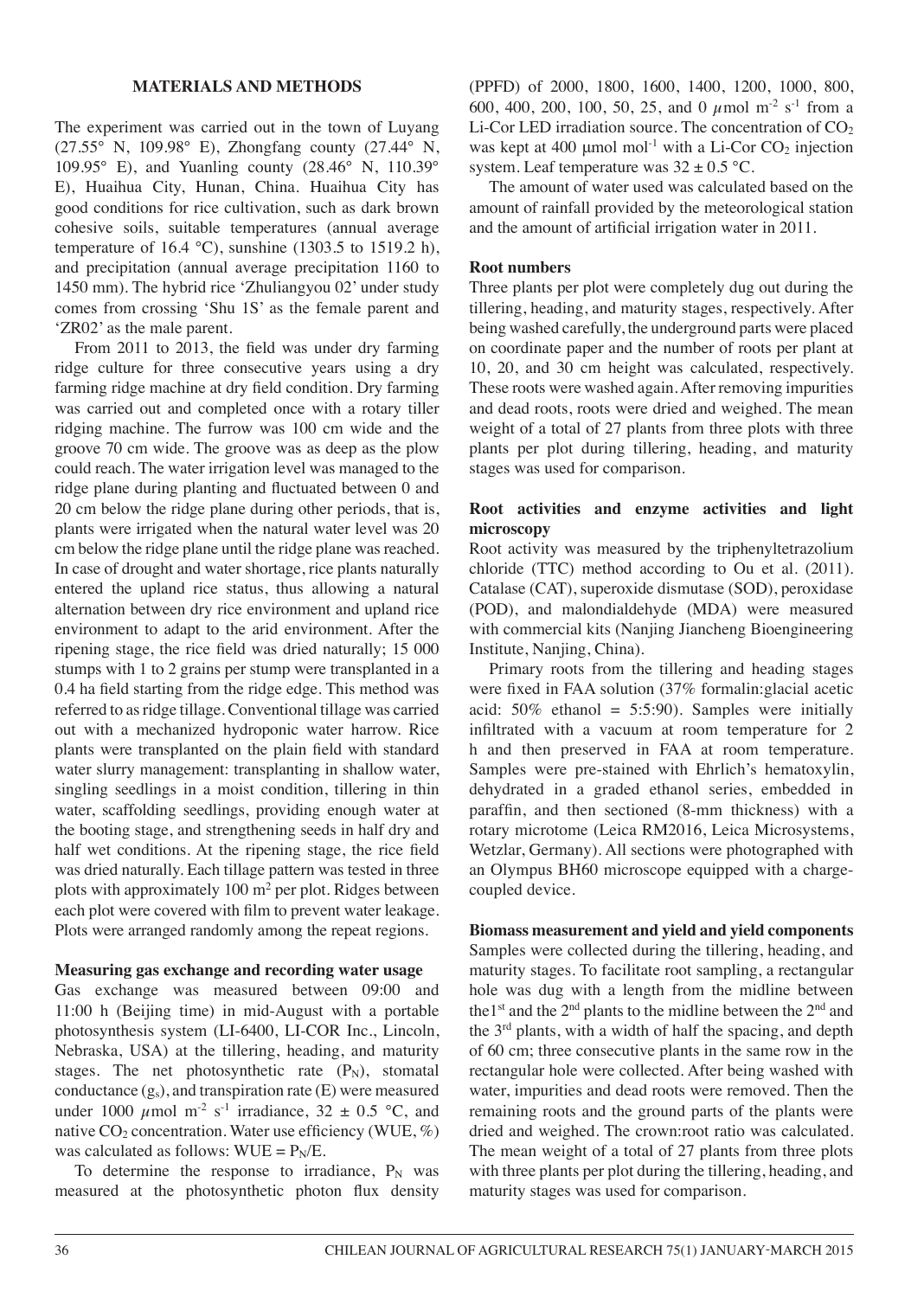At harvest, three  $24 \text{ m}^2$  quadrants of each plot for each treatment were investigated for effective panicle number, grain yield, and grain moisture content. Grain yield at 14% moisture content was calculated. Meanwhile, 10 ears per plot were sampled to examine grain number and 1000-grain weight.

### **Statistical analysis**

Parametric data were analyzed with Excel 2003 and SPSS 13.0 (IBM Corporation, Armonk, New York, USA). P-values less than 0.05 were considered significant and highly significant.

#### **RESULTS AND DISCUSSION**

#### **Water utilization**

According to the meteorological statistics of Huaihua City, total precipitation was 111.5 mm from 2 to 6 June 2011 and 50% of the water flowed into the furrows. Transplanting started at this time. During transplanting, precipitation was  $46.7$  mm on 10 June and  $129.3$  m<sup>3</sup> water ha<sup>-1</sup> was stored in the rice field. Precipitation was 160 mm from 14 to 30 June due to repeated rainfall and  $162 \text{ m}^3$ water ha<sup>-1</sup> was stored in the rice field. The total amount of water stored in the rice field reached  $257 \text{ m}^3 \text{ ha}^{-1}$  in June. Water stored in the furrows was consumed from 20 June to 4 July. On 4 July, 80 m<sup>3</sup> were irrigated. Water was totally consumed on 20 July with water consumption of  $5.3 \text{ m}^3$  $d^{-1}$  ha<sup>-1</sup> at that temperature. Precipitation was 40 mm on 27 July, that is,  $27 \text{ m}^3$  water ha<sup>-1</sup> that was consumed within 17 d. Based on  $5.3 \text{ m}^3$  daily water consumption, a total 132 m<sup>3</sup> was needed for the 25 d from 20 July to 13 August. Precipitation during that period was  $27 \text{ m}^3$ , thus a total of 105 m<sup>3</sup> water was saved. On 13 August, 30 m<sup>3</sup> water ha<sup>-1</sup> was irrigated. This period was the heading and flowering stages that required  $120 \text{ m}^3$  water supply in 20 d under traditional farming conditions. Under dry farming ridge conditions,  $90 \text{ m}^3$  was saved during this period. Thus, a total of  $355 \text{ m}^3$  water was saved. If the calculation is based on the conventional amount of irrigation water of  $650 \text{ m}^3$ ha<sup>-1</sup> that is required quarterly in Southern China, a total of  $520 \text{ m}^3$  water was saved. After deducting precipitation of 190 m3 in June, 330 m3 , approximately 50%, of water was saved by ridge culture.

### **Photosynthetic characteristics**

The  $P_N$  increased or decreased with irradiance under the two tillage conditions and showed "midday depression"; it was significantly higher in rice under ridge culture than in plants under conventional tillage (Figure 1A). Under a natural  $CO<sub>2</sub>$  concentration,  $P<sub>N</sub>$  increased as the irradiance increased and it was significantly higher in rice under ridge culture than in plants under conventional tillage at the same irradiance (Figure 1B). The values for  $P_N$ ,  $g_s$ , and E at all tested stages were significantly higher in rice under ridge culture than in plants under conventional tillage (Table 1). These data indicated that rice could maintain high  $P_N$  by increasing  $g_s$  under ridge culture.



PAR: Photosynthetically active radiation.



Table 1. Photosynthetic rate  $(P_N)$ , stomatal conductance  $(g_s)$ , transpiration rate  $(E)$ , and water use efficiency (WUE) of rice at three different **growth stages under two different tillage methods.** 

| Stage           | Treatment            | $P_N$                                                       | g <sub>s</sub>                             |                 | <b>WUE</b>     |
|-----------------|----------------------|-------------------------------------------------------------|--------------------------------------------|-----------------|----------------|
|                 |                      | $\mu$ mol CO <sub>2</sub> ·m <sup>-2</sup> ·s <sup>-1</sup> | mol $H_2O$ m <sup>-2</sup> s <sup>-1</sup> | $mmol m-2s-1$   |                |
| Tillering stage | Conventional tillage | $19.87 + 1.65$                                              | $0.438 + 0.08h$                            | $8.87 + 0.75a$  | $2.24 + 0.31h$ |
|                 | Ridge tillage        | $22.63 \pm 1.46a$                                           | $0.536 + 0.06a$                            | $8.99 + 0.86a$  | $2.55 + 0.38a$ |
| Heading stage   | Conventional tillage | $20.35 + 1.22h$                                             | $0.453 + 0.05b$                            | $8.76 + 0.54a$  | $2.32 + 0.49$  |
|                 | Ridge tillage        | $23.32 \pm 0.97a$                                           | $0.565 + 0.04a$                            | $8.54 + 0.46a$  | $2.73 + 0.38a$ |
| Maturity stage  | Conventional tillage | $17.24 \pm 2.36b$                                           | $0.389 + 0.05h$                            | $9.61 + 0.81a$  | $1.79 + 0.13h$ |
|                 | Ridge tillage        | $20.35 + 1.87a$                                             | $0.503 + 0.06a$                            | $10.06 + 0.87a$ | $2.02 + 0.12a$ |

Lowercase letters indicate significance at 0.05 levels. Means of nine replicates  $\pm$  SE.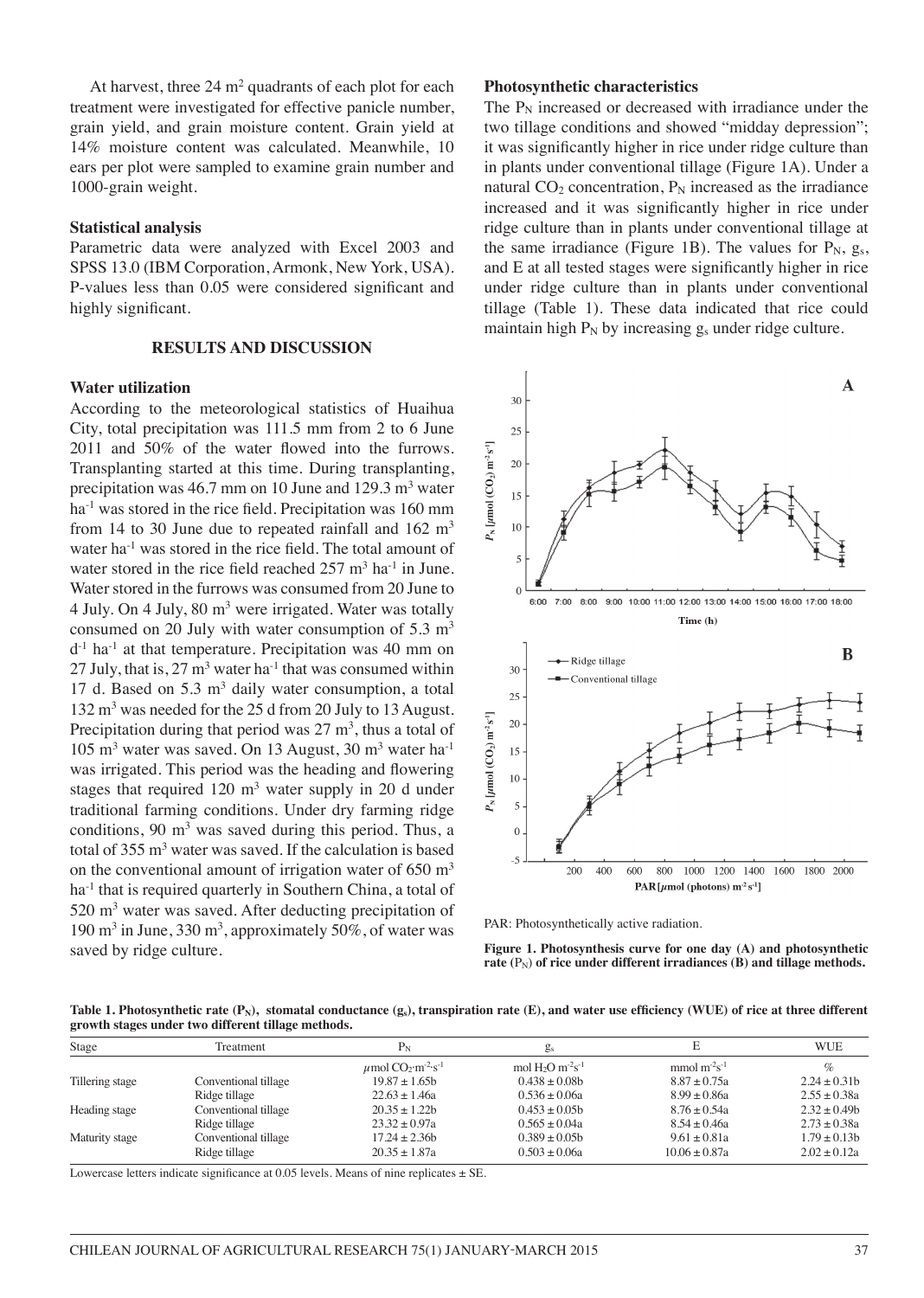### **Root dry weight and crown:root ratio**

A strong root system is the basis for high yield in rice culture. Root mass could reflect the status of root growth to a certain degree. Rice root dry weight increases with growth. Under ridge tillage, root dry weight was significantly greater than under conventional tillage (Figure 2A). The ratio of rice crown to root showed a rising trend. However, it was not significantly different under the two tillage conditions. It was slightly higher during the tillering stage and lower during the heading and maturity stages under ridge tillage, but the differences did not reach significant levels (Figure 2B). Results indicate that due to fierce nutrient competition under ridge tillage, roots have better growth. In addition, subsoiling



**Figure 2. Root dry weight (A) and crown:root ratio (B) of rice at three different growth stages and two tillage methods.**

**Table 2. Number of rice roots at different growth stages, three soil depths, and different tillage methods.**

|                 |                      | Number of roots   |                                  |                 |  |  |
|-----------------|----------------------|-------------------|----------------------------------|-----------------|--|--|
| Stage           | Tillage method       | $0-10$ cm         | $10-20$ cm                       | $20-30$ cm      |  |  |
| Tillering stage | Conventional tillage | $328.4 + 36.5h$   | $53.8 + 5.4h$                    | $14.7 + 3.5h$   |  |  |
|                 | Ridge tillage        | $379.6 + 30.3a$   | $88.9 \pm 8.6a$                  | $27.3 \pm 6.5a$ |  |  |
| Heading stage   | Conventional tillage | $366.8 \pm 35.7b$ | $60.2 \pm 6.9b$                  | $21.9 + 4.5h$   |  |  |
|                 | Ridge tillage        | $421.1 \pm 45.4a$ | $75.8 \pm 10.3a$ $38.6 \pm 6.2a$ |                 |  |  |
| Maturity stage  | Conventional tillage | $399.1 + 27.7h$   | $73.2 + 5.2h$                    | $29.7 + 4.8$ h  |  |  |
|                 | Ridge tillage        | $506.2 \pm 35.7a$ | $89.6 \pm 5.5a$                  | $46.5 + 4.7a$   |  |  |

Lower-case letters indicate significance at 0.05 levels. Means of 27 replicates  $±$  SE.

is conducive to root deepening, resulting in a low crownroot ratio at the late heading and maturity stages.

### **Numbers of roots and root and enzyme activities**

Numbers of total roots and long roots were significantly different under the two tillage conditions. Under ridge tillage, the number of roots increased by 24.92%, 19.29%, and 27.950% during the tillering, heading, and maturity stages, respectively, as compared with conventional tillage. In addition, the number of roots at different soil depths under ridge culture was also higher than under the control, and this difference increased with soil depth (Table 2). Results showed that the rice root system under ridge culture was advanced, which induces nutrient absorption.

Root activity reflects the status of root growth and is an essential indicator for the dynamic relationship between root growth and soil water content and its surrounding environment. Under ridge tillage, root activities during the three developmental stages were significantly higher than those under the control condition, indicating that ridge tillage is better for root growth and nutrient supplementation. In addition, CAT, SOD, and POD activities at various developmental stages were significantly higher under ridge tillage than those under the control condition, suggesting that roots under ridge tillage have a stronger anti-aging ability and ridge tillage is conducive to high yield. The content of MDA, the lipid peroxidation product, is an important index of lipid oxidation and is often used as an indicator of the degree of organ aging. Under ridge tillage, the MDA level was lower than the control during all the development stages, suggesting less membrane lipid oxidation and slower aging under ridge tillage, which helps to extend the fertile period (Table 3).

#### **Aerenchyma**

At the tillering stage, root aerenchyma were not obvious under the control condition, but were well-developed under ridge tillage (Figure 3B). At the heading stage, root aerenchyma were more developed, but they were still more advanced under ridge tillage (Figure 3B), indicating ridge tillage is conducive to the formation of root aerenchyma.

#### **Yield and yield components**

Although there were no differences in rice panicle length, number of grains, seed setting rate, and grain weight

#### **Table 3. Root and enzyme activities of rice roots at different growth stages and different tillage methods.**

| Stage           |                                       |                                                | Enzyme activity                   |                                            |                                     |                                                |
|-----------------|---------------------------------------|------------------------------------------------|-----------------------------------|--------------------------------------------|-------------------------------------|------------------------------------------------|
|                 | Tillage method                        | Root activity                                  | <b>CAT</b>                        | <b>SOD</b>                                 | <b>POD</b>                          | <b>MDA</b>                                     |
| Tillering stage | Conventional tillage                  | $g \text{ kg}^{-1} h^{-1}$<br>$142.4 \pm 9.3b$ | $11.8 \pm 1.1b$                   | $U$ mg <sup>-1</sup> prot<br>$80.2 + 7.2b$ | $86.9 \pm 8.7$ b                    | $nmol$ mg <sup>-1</sup> prot<br>$3.8 \pm 0.7a$ |
|                 | Ridge tillage                         | $166.4 + 8.8a$                                 | $29.4 + 2.5a$                     | $92.4 + 8.7a$                              | $142.6 + 9.7a$                      | $2.3 \pm 0.4b$                                 |
| Heading stage   | Conventional tillage<br>Ridge tillage | $167.6 \pm 8.8$ b<br>$198.5 \pm 11.4a$         | $19.4 + 1.5h$<br>$42.7 \pm 2.8a$  | $91.4 + 7.2b$<br>$110.6 + 9.4a$            | $96.7 + 7.4b$<br>$165.8 + 11.3a$    | $3.2 \pm 0.2a$<br>$2.1 \pm 0.4b$               |
| Maturity stage  | Conventional tillage<br>Ridge tillage | $161.2 + 9.4h$<br>$187.4 \pm 6.6a$             | $20.9 + 1.7$ b<br>$40.8 \pm 2.4a$ | $86.7 + 6.6$<br>$98.8 \pm 8.3a$            | $104.3 + 8.5h$<br>$174.7 \pm 12.1a$ | $3.5 \pm 0.7a$<br>$2.4 \pm 0.4b$               |

Lower-case letters indicate significance at 0.05 levels. Means of 10 replicates  $\pm$  SE

CAT: Catalese; SOD: superoroxide dismutase; POD: peroxidase; MDA: malondialdehyde.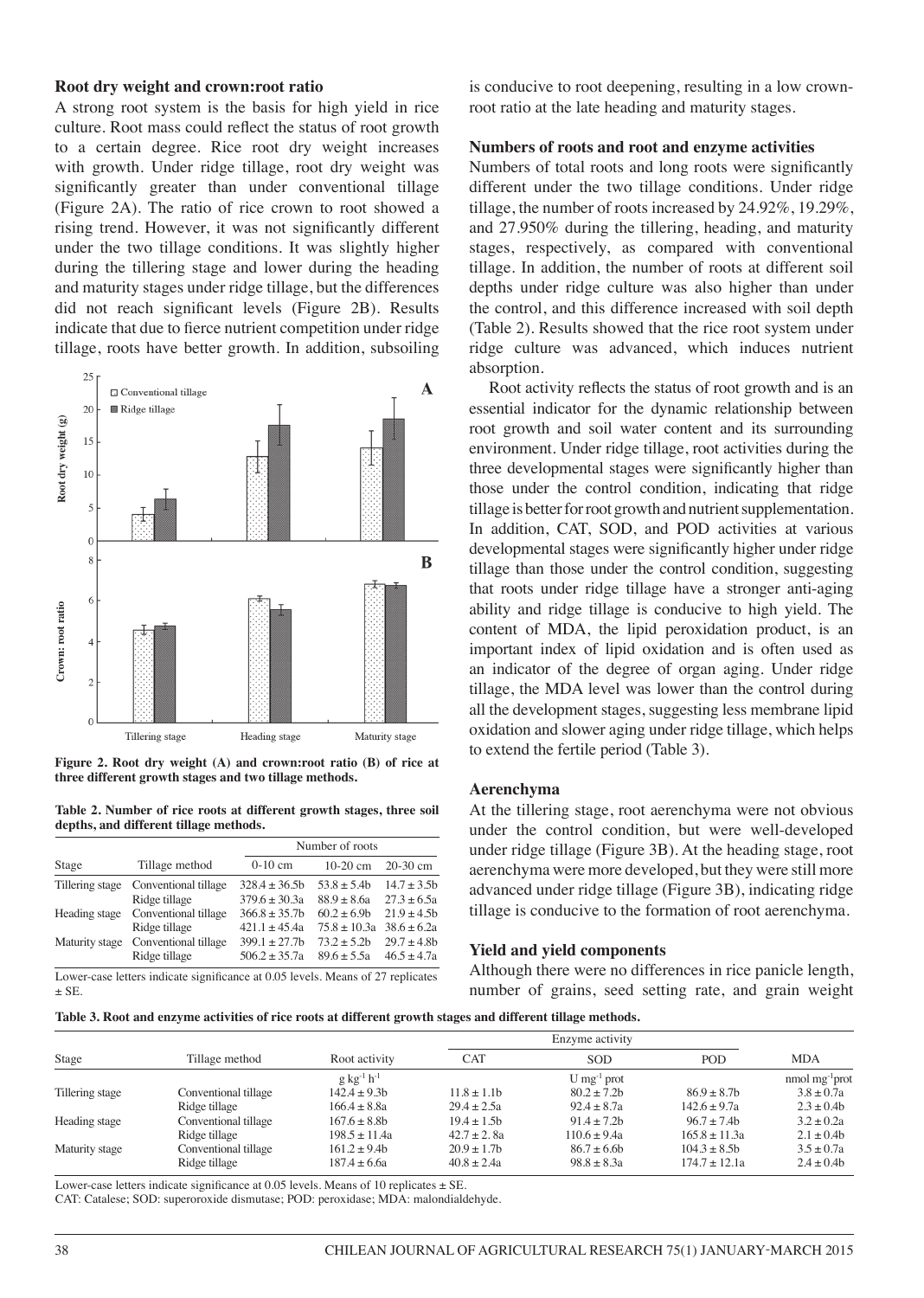

V: vascular; A: aerenchyma. Scale bars:  $1 \mu$ m.

**Figure 3. Aerenchymae of rice under conventional tillage (A) and ridge tillage (B) at tillering stage (1) and heading stage (2).** 

under the two tillage conditions, the effective panicle number and actual yield were significantly increased by 22.12% and 15.18%, respectively, under ridge tillage as compared with conventional tillage (Table 4). Results suggest that different tillage conditions could result in different effective panicle numbers at very significant levels and achieve high yields.

The root system is an important absorption and metabolic organ and an important component of the soilplant system (Sumio, 1985). Root mass can reflect the status of root growth to a certain extent. Water stress will reduce root dry weight (Ruiz-Lau, 2011). The results of this study show that root mass under ridge tillage was significantly greater than under conventional tillage. The number of roots at different soil depths under ridge tillage was also higher than under the control condition; this difference was more obvious at deeper soil depths, which benefits the root system by absorbing more nutrients and has a positive significance on high yield. Root activity is the comprehensive embodiment of root absorptive, synthetic, oxidative, and reductive capacities and could reflect the status of root growth. As a comprehensive indicator of root

vitality, it can essentially reflect the dynamic relationship of seedling root growth and soil water content and its surrounding environment (Sechenbater and Wu, 2001; Qu et al., 2002; Li et al., 2010). Our results indicate that ridge tillage could produce part of the root system in a flooded environment and the other part in dry soil environment, which could enhance root activity and induce the root system to maintain its vigorous vitality. In addition, root enzyme activity under ridge tillage is higher than under conventional tillage, which benefits root self-protection and reduction of free radical accumulation and membrane lipid peroxidation.

Panicle number, grain number per panicle, seed setting rate, and grain weight are the main factors of production (Pan et al., 2011). It is currently believed that increasing the tiller rate would easily increase crop yield (Ling, 2000). The cultivation method could impact panicle number (Wu et al., 2013). Li et al. (2011) compared the features of rice tillering and panicle formation, low productivity, and its contribution to yield under three cultivation conditions: precise artificial transplanting with dry nursery middle and strong seedlings, mechanical transplanting with small

|  |  | Table 4. Major agronomic characters of rice under different tillage methods. |
|--|--|------------------------------------------------------------------------------|
|  |  |                                                                              |

| Tillage method                        | Effective panicle                | Ear length                         | Filled grain                     | Seed setting rate                 | 1000-grain weight            | Actual grain yield                          |
|---------------------------------------|----------------------------------|------------------------------------|----------------------------------|-----------------------------------|------------------------------|---------------------------------------------|
| Conventional tillage<br>Ridge tillage | $11.3 \pm 1.8b$<br>$13.8 + 2.4a$ | cm<br>$28.6 + 2.6$<br>$27.5 + 2.8$ | $153.4 + 34.7$<br>$148.5 + 42.1$ | %<br>$77.2 + 3.4$<br>$78.3 + 4.1$ | $27.8 + 0.6$<br>$28.5 + 0.5$ | Κg<br>$446.1 \pm 13.7$ b<br>$513.8 + 22.5a$ |

Lower-case letters indicate significance at 0.05 levels. Means of 27 replicates  $\pm$  SE.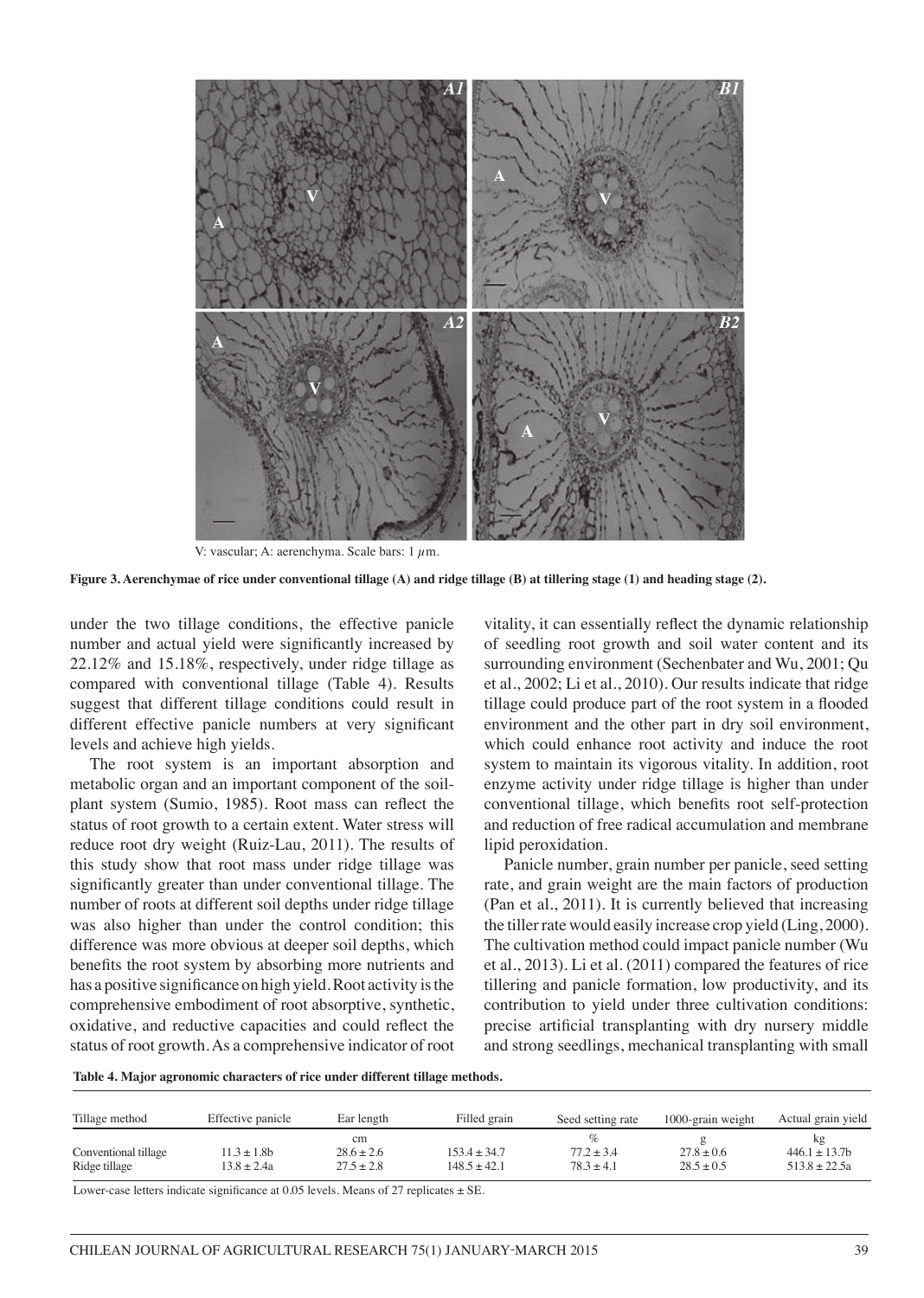seedlings, and direct transplanting; they found that the tillering and panicle formation law under different culture conditions is different and increasing the percentage of ear-bearing tillers and panicle number per plant and fully executing the regulation function of tiller group are important for yield improvement. Feng et al. (2011) conducted field experiments of no-tillage and tillage transplanting and found that the former had lower effective panicle number and panicle rate but higher grain weight. Some researchers believed no-tillage had higher yield due to higher effective panicle number and grain weight (Du et al., 1990; Dong et al., 2008). Some researchers also believed that increased effective panicle number is the main reason for improved rice production (Peng et al., 2007; Zhang et al., 2011). We found that ridge tillage could significantly increase tiller number and effective panicle number, but not grain number per panicle, seed setting rate, and grain weight, suggesting that increased panicle number is the major reason for higher yield under ridge tillage, and tillering plays an indispensable role in high-yield group formation and regulation. Based on the above, different culture methods mainly affect panicle number and grain weight. Thus, by increasing grain filling rate, especially that of inferior grains, we can improve grain weight and yield (Li et al., 2011). Considering that the seed setting rate and grain filling rate of hybrid rice, especially super hybrid rice, are generally high and the number of inferior grains is small, we believe that the main impact of the farming patterns on yield relies heavily on increased tiller number and effective panicle number.

Rice ridge tillage is designed to improve the soil condition, mitigate drought stress, decrease water consumption, and increase yield by constructing a mixed water and dry binary environment using agricultural machinery. It is easy to operate and suitable for fields with water shortage at early stages, excessively dry field, lowyield farmland, and those fields facilitating the operation of agricultural machinery. Ridge tillage only differs from others by operationally introducing mechanized dry farming ridging techniques. The ridge surface is close to the height of the ridge and the huge furrow could reserve a large amount of water. Thus, it can store water in the rainy season, easing the disadvantages of seasonal rainfall, all the while reducing irrigation times and labor input needed for irrigation. Moreover, ridge tillage could enhance compaction of rice soil, provide structure to dry farming soils, and improve soil respiration.

### **CONCLUSIONS**

Overall, different tillage methods have different effects on the characteristics of rice photosynthesis and root system. Ridge tillage improves root absorption, strengthens aerenchyma development, and enhances gas exchange by increasing root number, root activity, and enzyme activity, and decreasing membrane lipid damage, which produce increased tiller number, enhanced effective panicles, and eventually higher yield. Meanwhile, ridge tillage can increase water reserves and reduce costs. Therefore, ridge tillage can increase yield as it reduces water consumption, and is worth being promoted.

## **ACKNOWLEDGEMENTS**

This work was supported by the construct program of the key discipline in Hunan province.

# **LITERATURE CITED**

- Arora, V.K., C.B. Singh, A.S. Sidhu, and S.S. Thind. 2011. Irrigation, tillage and mulching effects on soybean yield and water productivity in relation to soil texture. Agricultural Water Management 98:563-568.
- Borghei, A.M., J. Taghinejad, S. Minaei, M. Karimi, and M.G. Varnamkhasti. 2008. Effect of subsoiling on soil bulk density, penetration resistance, and cotton yield in northwest of Iran. International Journal of Agricultural Biology 10:120-123.
- De Vita, P., E. Di Paolo, G. Fecondo, N. Di Fonzo, and M. Pisante. 2007. No-tillage and conventional tillage effects on durum wheat yield, grain quality and soil moisture content in southern Italy. Soil and Tillage Research 92:69-78.
- Dong, A.L., Y.H. Feng, T.J. Zhao, G.G. Han, X.S. Pang, B. Song, et al. 2008. Effects of no-tillage on growth properties and yield in transplanted hybrid rice. Journal of Mountain Agriculture and Biology 27:471-475.
- Du, J.Q., S.A. Fang, Z.F. Jiang, W.D. Luo, and C.Q. Zou. 1990. On lo-and no-tillage technique of paddy rice. I. Research in lo-and no-tillage pattern, yield effect and expanded prospects of paddy rice. Southwest China Journal of Agricultural Sciences 3:26-32.
- Feng, F.C., G.B. Huang, Q. Chai, A.Z. Yu, H.J. Qiao, and T. Hang. 2009. Effects of different tillage on spatiotemporal distribution of winter wheat root and yield. Acta Ecologica Sinica 29:2499-2506.
- Feng, Y.H., Y.B. Zou, and R.J. Buresh. 2011. Effects of no-tillage cultivation on some population characteristics of two-line hybrid rice Liang youpeijiu. Chinese Journal of Rice Science 25:65-70.
- Gu, M.H., H.P. Qu, X.H. Liu, J. Huang, X.F. Li, L.X. Li, et al. 2009. Characteristics of N forms and N transforming bacteria in paddy soil under different tillage. Chinese Journal of Applied Ecology 20:1362-1368.
- Kato, Y., and M. Okami. 2011. Root morphology, hydraulic conductivity and plant water relations of high-yielding rice grown under aerobic conditions. Annals of Botany 108:575-583.
- Li, W.R., S.Q. Zhang, S.Y. Ding, and L. Shan. 2010. Root morphological variation and water use in alfalfa under drought stress. Acta Ecologica Sinica 30:5140-5150.
- Li, J., H.C. Zhang, J.L. Gong, Y. Chang, G.C. Wu, Z.H. Guo, et al. 2011. Tillering characteristics and its relationships with population productivity of super rice under different cultivation methods in rice-wheat cropping areas. Acta Agronomica Sinica 37:309-320.
- Li, J., H.C. Zhang, J.L. Gong, Y. Chang, Q.G. Dai, Z.Y. Huo, et al. 2011. Influence of planting methods on grain-filling properties of super rice. Acta Agronomica Sinica 37:1631-1641.
- Ling, Q.H. 2000. The quality of crop population. p. 107-144. Shanghai Scientific and Technical Publishers, Shanghai, China.
- Liu, S., C.H. Yan, W.Q. He, and Q. Liu. 2010. Soil respiration and it's affected factors under different tillage systems in dryland production systems. Acta Ecologica Sinica 30:2919-2924.
- Lü, M.R., Z.J. Li, T. Zhang, T.Y. Ning, J.B. Zhao, and H.J. Li. 2010. Effects of minimum or no-tillage system and straw returning on extreme soil moisture and yield of winter wheat. Transactions of the Chinese Society of Agricultural Engineering 26:41-46.